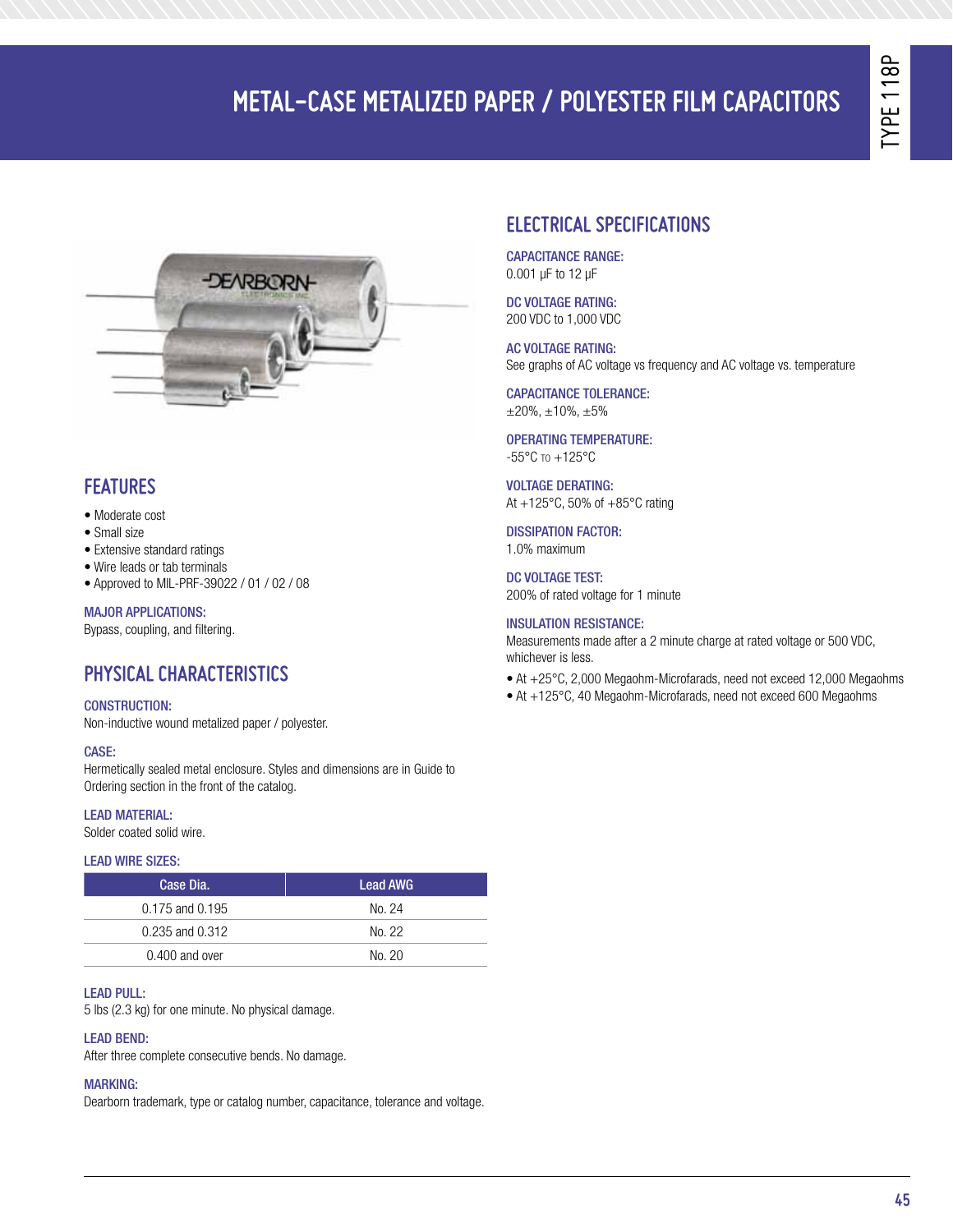### **STANDARD RATINGS**

| Capacitance |      | <b>Voltage Code 200</b><br><b>200 VDC</b> |       | <b>Voltage Code 400</b><br><b>400 VDC</b> |       | <b>Voltage Code 600</b><br><b>600 VDC</b> |                          | <b>Voltage Code 1K0</b><br>1,000 VDC |       |
|-------------|------|-------------------------------------------|-------|-------------------------------------------|-------|-------------------------------------------|--------------------------|--------------------------------------|-------|
| <b>uF</b>   | Code | D.                                        | L.    | D.                                        | T.    | D.                                        | T.                       | D                                    | T.    |
| 0.0010      | 102  | 0.174                                     | 0.750 | 0.235                                     | 0.750 | 0.235                                     | 0.750                    | 0.400                                | 0.750 |
| 0.0015      | 153  | 0.174                                     | 0.750 | 0.235                                     | 0.750 | 0.235                                     | 0.750                    | 0.400                                | 0.750 |
| 0.0022      | 222  | 0.174                                     | 0.750 | 0.235                                     | 0.750 | 0.235                                     | 0.750                    | 0.400                                | 0.750 |
| 0.0033      | 332  | 0.174                                     | 0.750 | 0.235                                     | 0.750 | 0.235                                     | 0.750                    | 0.400                                | 0.750 |
| 0.0047      | 472  | 0.174                                     | 0.750 | 0.312                                     | 0.875 | 0.312                                     | 0.875                    | 0.400                                | 0.750 |
| 0.0068      | 682  | 0.174                                     | 0.750 | 0.312                                     | 0.875 | 0.312                                     | 0.875                    | 0.400                                | 0.750 |
| 0.010       | 103  | 0.174                                     | 0.750 | 0.312                                     | 0.875 | 0.312                                     | 0.875                    | 0.400                                | 0.875 |
| 0.015       | 153  | 0.193                                     | 0.750 | 0.312                                     | 0.875 | 0.312                                     | 0.875                    | 0.400                                | 0.875 |
| 0.022       | 223  | 0.235                                     | 0.750 | 0.312                                     | 0.875 | 0.312                                     | 1.125                    | 0.400                                | 1.125 |
| 0.033       | 333  | 0.235                                     | 0.750 | 0.312                                     | 1.125 | 0.312                                     | 1.125                    | 0.400                                | 1.125 |
| 0.047       | 473  | 0.312                                     | 0.875 | 0.400                                     | 1.125 | 0.400                                     | 1.125                    | 0.500                                | 1.125 |
| 0.068       | 683  | 0.312                                     | 0.875 | 0.400                                     | 1.125 | 0.400                                     | 1.125                    | 0.500                                | 1.125 |
| 0.10        | 104  | 0.312                                     | 0.875 | 0.500                                     | 1.125 | 0.500                                     | 1.125                    | 0.562                                | 1.125 |
| 0.15        | 154  | 0.312                                     | 1.125 | 0.500                                     | 1.125 | 0.562                                     | 1.125                    | 0.562                                | 1.125 |
| 0.22        | 224  | 0.400                                     | 0.875 | 0.562                                     | 1.375 | 0.562                                     | 1.375                    | 0.670                                | 1.625 |
| 0.33        | 334  | 0.400                                     | 1.125 | 0.562                                     | 1.625 | 0.562                                     | 1.625                    | 0.670                                | 1.875 |
| 0.47        | 474  | 0.500                                     | 1.125 | 0.670                                     | 1.625 | 0.670                                     | 1.625                    | 0.750                                | 1.875 |
| 0.68        | 684  | 0.500                                     | 1.125 | 0.670                                     | 1.875 | 0.670                                     | 1.875                    | 1.000                                | 1.875 |
| 1.00        | 105  | 0.562                                     | 1.125 | 0.750                                     | 1.875 | 1.000                                     | 1.875                    | 1.000                                | 2.125 |
| 1.50        | 155  | 0.562                                     | 1.625 | 1.000                                     | 1.875 | 1.000                                     | 1.875                    | 1.000                                | 2.625 |
| 2.00        | 205  | 0.670                                     | 1.625 | 1.000                                     | 1.875 | 1.000                                     | 2.125                    |                                      |       |
| 3.00        | 305  | 0.670                                     | 1.875 | 1.000                                     | 2.625 |                                           | $\overline{\phantom{a}}$ |                                      |       |
| 4.00        | 405  | 0.750                                     | 1.875 |                                           |       |                                           |                          |                                      |       |
| 5.00        | 505  | 1.000                                     | 1.875 |                                           |       |                                           |                          |                                      |       |
| 6.00        | 605  | 1.000                                     | 1.875 |                                           |       |                                           |                          |                                      |       |
| 8.00        | 805  | 1.000                                     | 1.875 |                                           |       |                                           |                          |                                      |       |
| 10.00       | 106  | 1.000                                     | 2.375 |                                           |       |                                           |                          |                                      |       |
| 12.00       | 126  | 1.000                                     | 2.625 |                                           |       |                                           |                          |                                      |       |

Additional capacitance values, voltages and tolerances available upon request.

### **ELECTRICAL CHARACTERISTICS VS. TEMPERATURE**



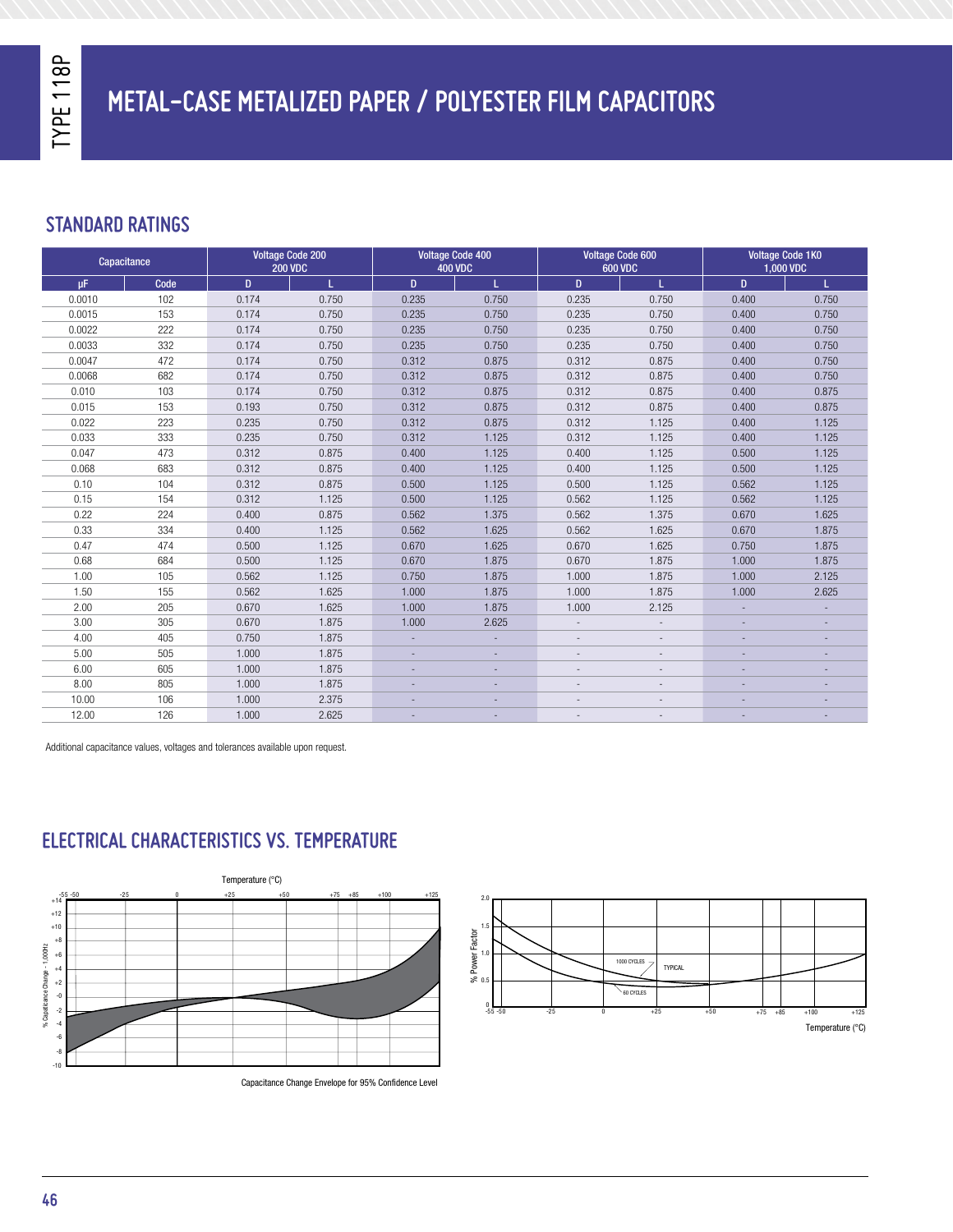## **Metal-Case Metalized Paper / Polyester FILM Capacitors** 200 300 300 Rated Voltage (Rms) Rated Voltage (Rms)

#### <mark>AC VOLTAGE RATINGS VS. TEMPERATUR</mark> 100

200

Rated Voltage (Rms)

AC VOLTAGE RATINGS AT 400HZ AND 85°C AMBIENT  $AC$ 

Rated Voltage (Rms)



#### AC VOLTAGE RATINGS AT 400HZ AND 105°C AMBIE AC VOI AMBIENT **AC RA**



#### AC VOLTAGE RATINGS AT 400HZ AND 125°C AMBIE A-C VOLTAGE RATINGS AT 400 HERTZ AND 85 C AMBIENT A-C VOLTAGE RATINGS AT 400 HERTZ AND 105 C AMBIENT



#### **AC VOLTAGE RATINGS VS. frequency** 0 A-C VOLTAGE RATINGS AT 400 HERTZ AND 125 C AMBIENT  $\overline{1}$

**200 <sup>V</sup>**

Rated Voltage (Rms)

AC RATINGS AT 1,000HZ



### AC RATINGS AT 2,000HZ



### **CAPACITATION AC RATINGS AT 2,500HZ**

**400 V, 600 V DC**

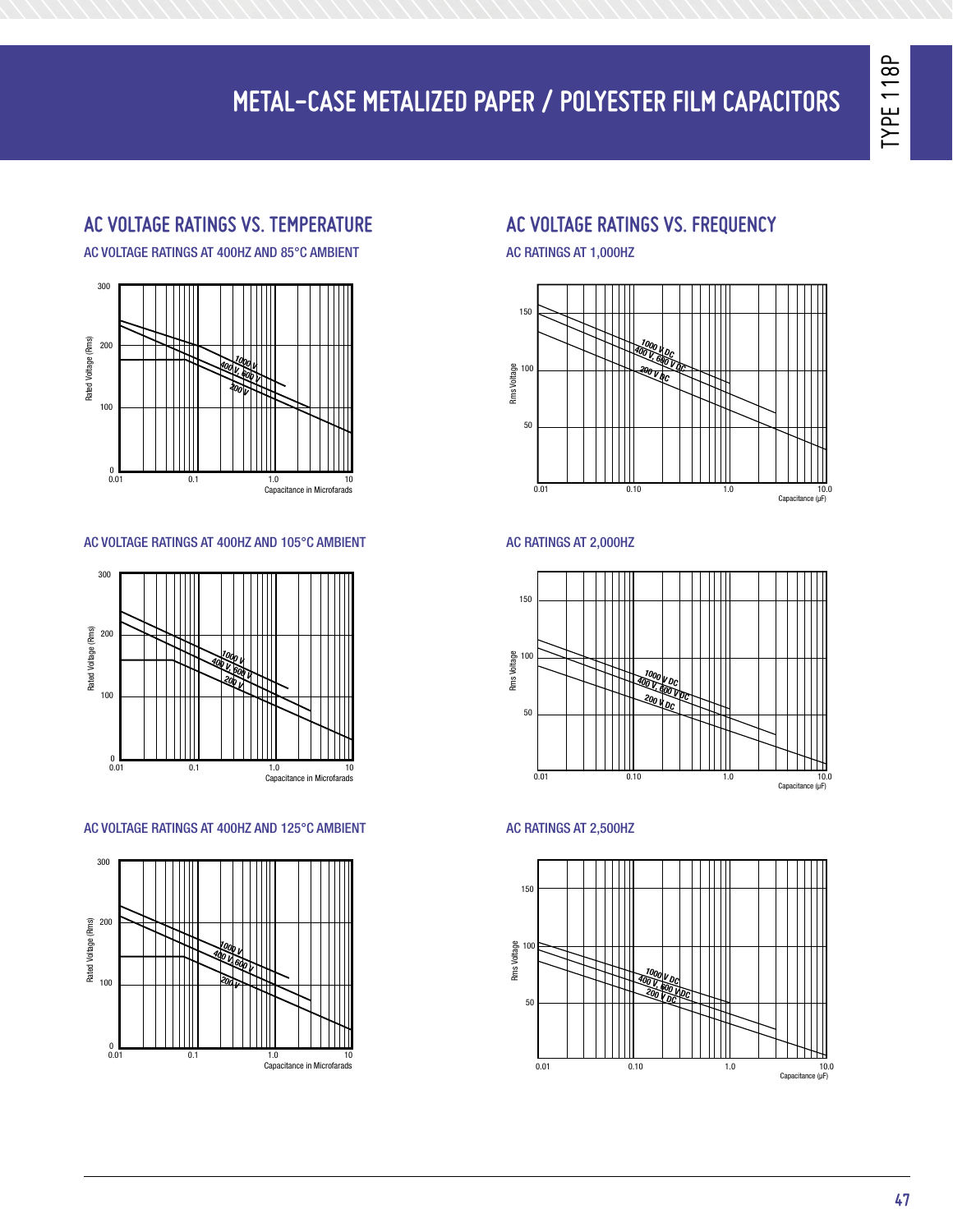# **Guide to Ordering**

### SECTION GROUNDED T



**DIMENSIONS** (in inches)





### CASE STYLE 12



The length of grounded styles is  $0.062"$  shorter than the length shown in tabulations in the catalog.  $\log$ .

### SECTION GROUNDED TO CASE SECTION INSULATED FROM CASE



### **DIMENSIONS** (in inches) DIMENSIONS IN INCHES



CASE STYLE 04



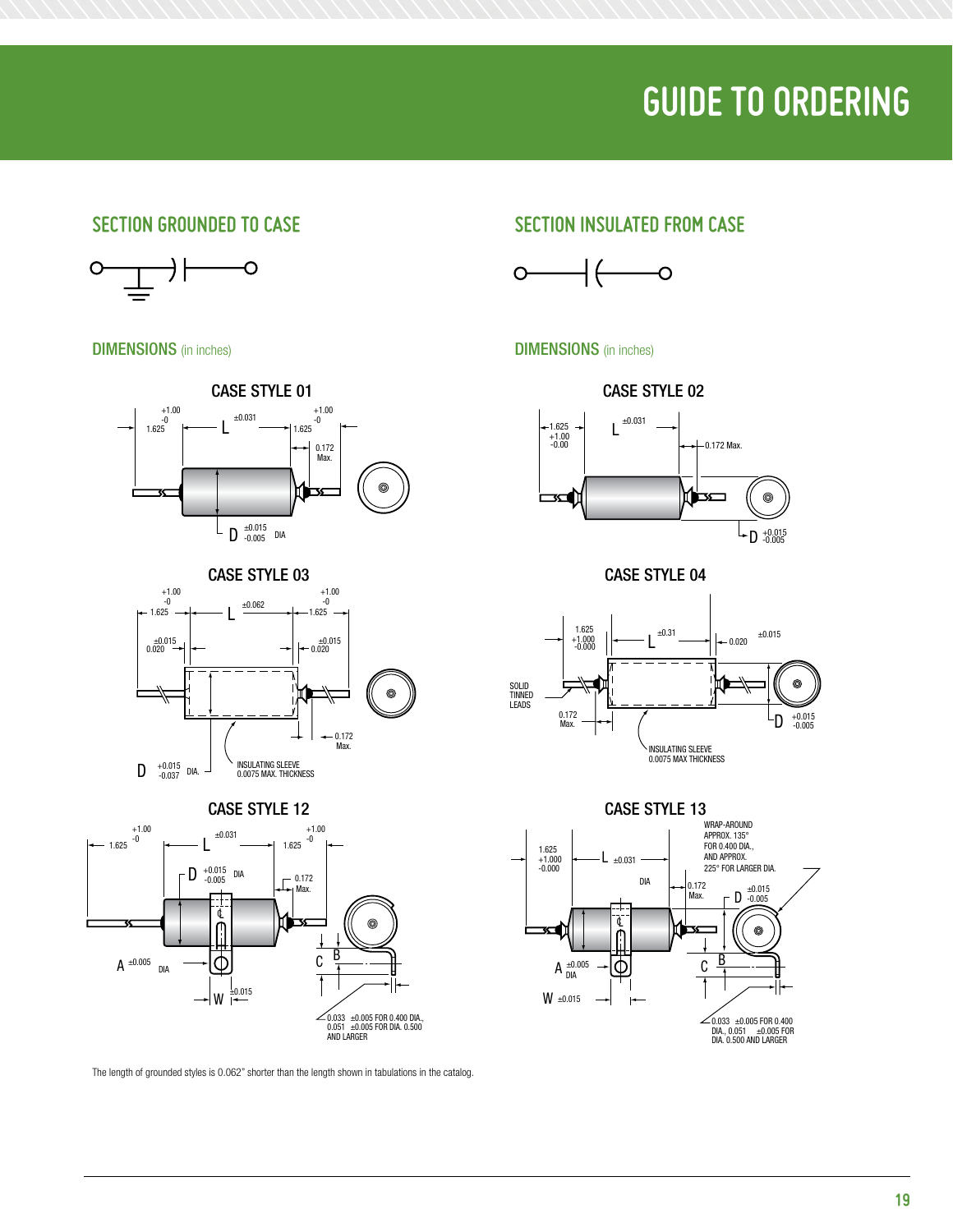### **BRACKET DIMENSIONS** (Style 12 & 13 / in inches)

| D     | W     | A     | В               | C               |
|-------|-------|-------|-----------------|-----------------|
| 0.400 | 0.250 | 0.144 | $0.187 + 0.015$ | $0.312 + 0.031$ |
| 0.500 | 0.500 | 0.156 | $0.250 + 0.031$ | $0.437 + 0.062$ |
| 0.562 | 0.500 | 0.156 | $0.250 + 0.031$ | $0.437 + 0.062$ |
| 0.670 | 0.500 | 0.156 | $0.250 + 0.031$ | $0.437 + 0.062$ |
| 0.750 | 0.500 | 0.156 | $0.250 + 0.031$ | $0.437 + 0.062$ |
| 1.000 | 0.500 | 0.156 | $0.250 + 0.031$ | $0.437 + 0.062$ |

 $*$ Based on 1 in.  $= 25.4$  mm  $T_{\text{N}} = 20.7$  The Terminal Dimensions of  $T_{\text{N}} = 20.7$ 

### **TYPICAL TAB TERMINAL DIMENSIONS**



Dwg. No A-9525

 $A = 0.156 \pm 0.015"$  (3.96  $\pm$  0.38 mm)

 $B = 0.187 \pm 0.015$ " (4.75  $\pm$  0.38 mm)

Tab Terminal available only on case diameters equal to or greater than 0.400 inches.

T1 & T3 styles are supplied with one tab terminal on the insulated end and a ground lead on the opposite end.